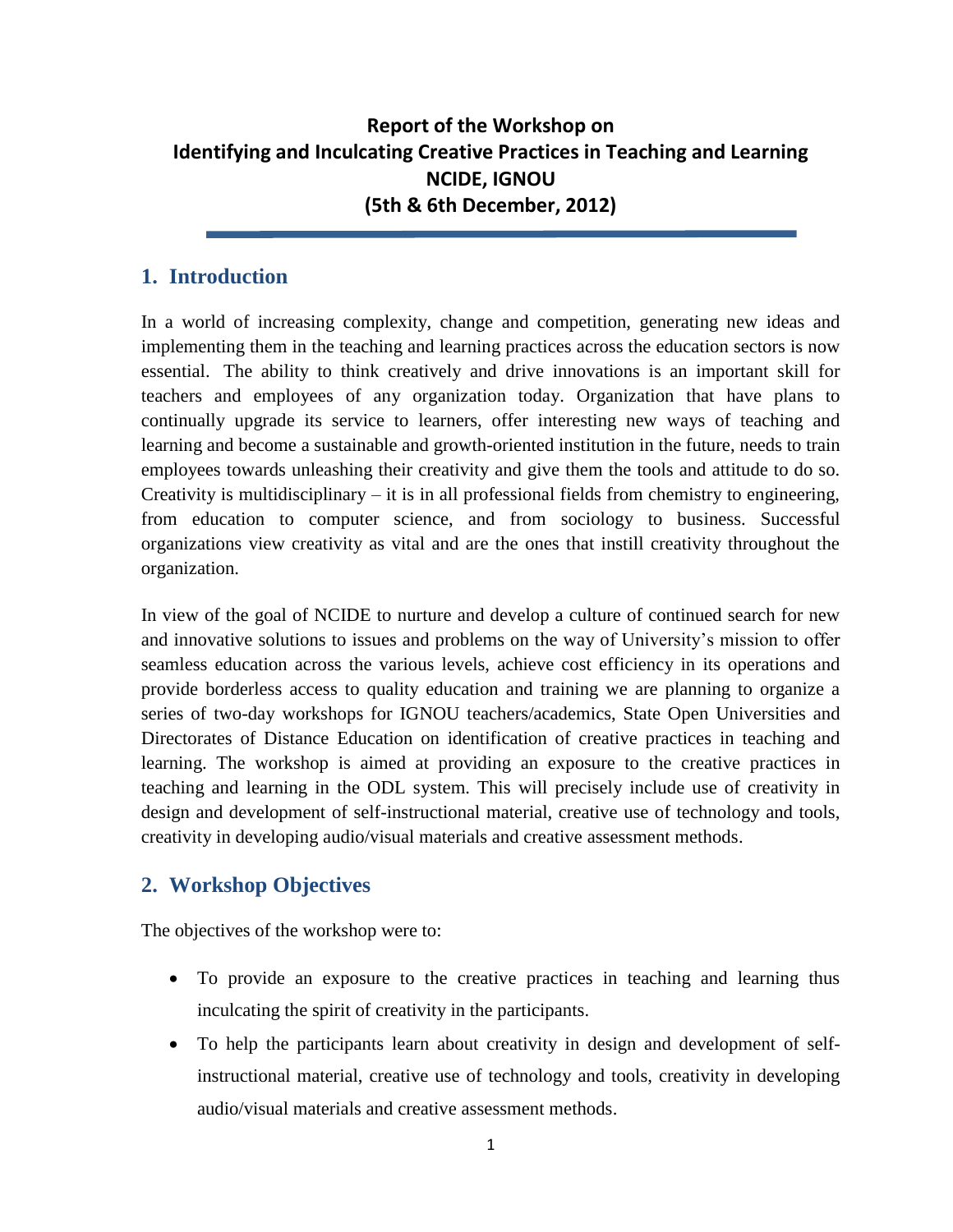- To provide a mechanism for interaction and discussion with others who have used highly creative and innovative techniques in various aspects of teaching and learning such as design and development of self-instructional material, development of audio/visual materials and assessment methods.
- To help the participants understand the process of creativity to innovation and to encourage them to come up with bright ideas which can facilitate the University in achieving its goals.

#### **3. Workshop Methodology**

The workshop was divided into four broad sessions viz. Creativity in design and development of self-instructional material, Creative use of technology and tools, Creativity in developing audio/video material and Creative use of assessment methods. Each session focused on in-depth discussion on the use of creativity in the above-mentioned aspects of the teaching and learning process in the ODL system. This was followed by a presentation of case-studies, and interaction and discussion with others who have used highly creative and innovative techniques in various aspects of teaching learning. The workshop aimed to help the participants to explore the journey from Creativity (generating ideas) to Innovation (making ideas real and usable).

#### **4. Workshop Outcome**

At the end of the workshop the participants were expected to:

- 1. Identify a wide range of creative techniques and solutions for design and development of self-instructional material. The workshop aimed to facilitate them to creatively use technology and tools, creatively develop audio/visual materials and use creative assessment methods in their programme.
- 2. The interaction and discussion with others who have used highly creative and innovative techniques in various aspects of teaching learning was designed to encourage and stimulate them to use creativity and innovation in better instruction.
- 3. This workshop aimed to provide an incubation space to the participants where they can come up with their problems and ideas and discuss them with the experts so that they can be given proper shape.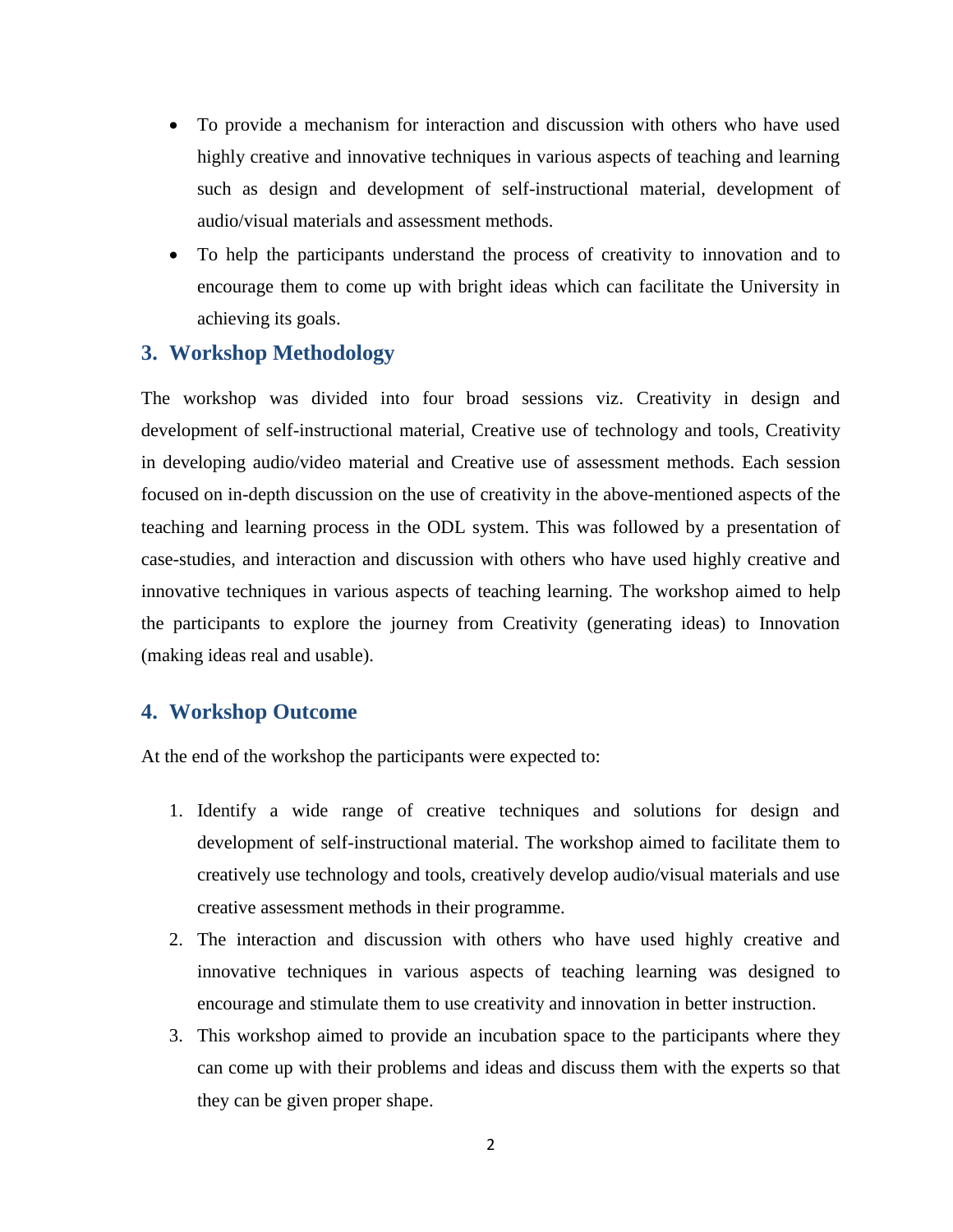#### **5. Conclusion**

The workshop was successful in providing an exposure to the creative practices in teaching and learning in the ODL system. The workshop precisely included use of creativity in design and development of self-instructional material, creative use of technology and tools, creativity in developing audio/visual materials and creative assessment methods, which was highly appreciated by the participants.

> **Coordinator: Dr. Jyotsna Dikshit, Deputy Director, NCIDE and Co-coordinator: Ms. Sujata Santosh, Assistant Director, NCIDE**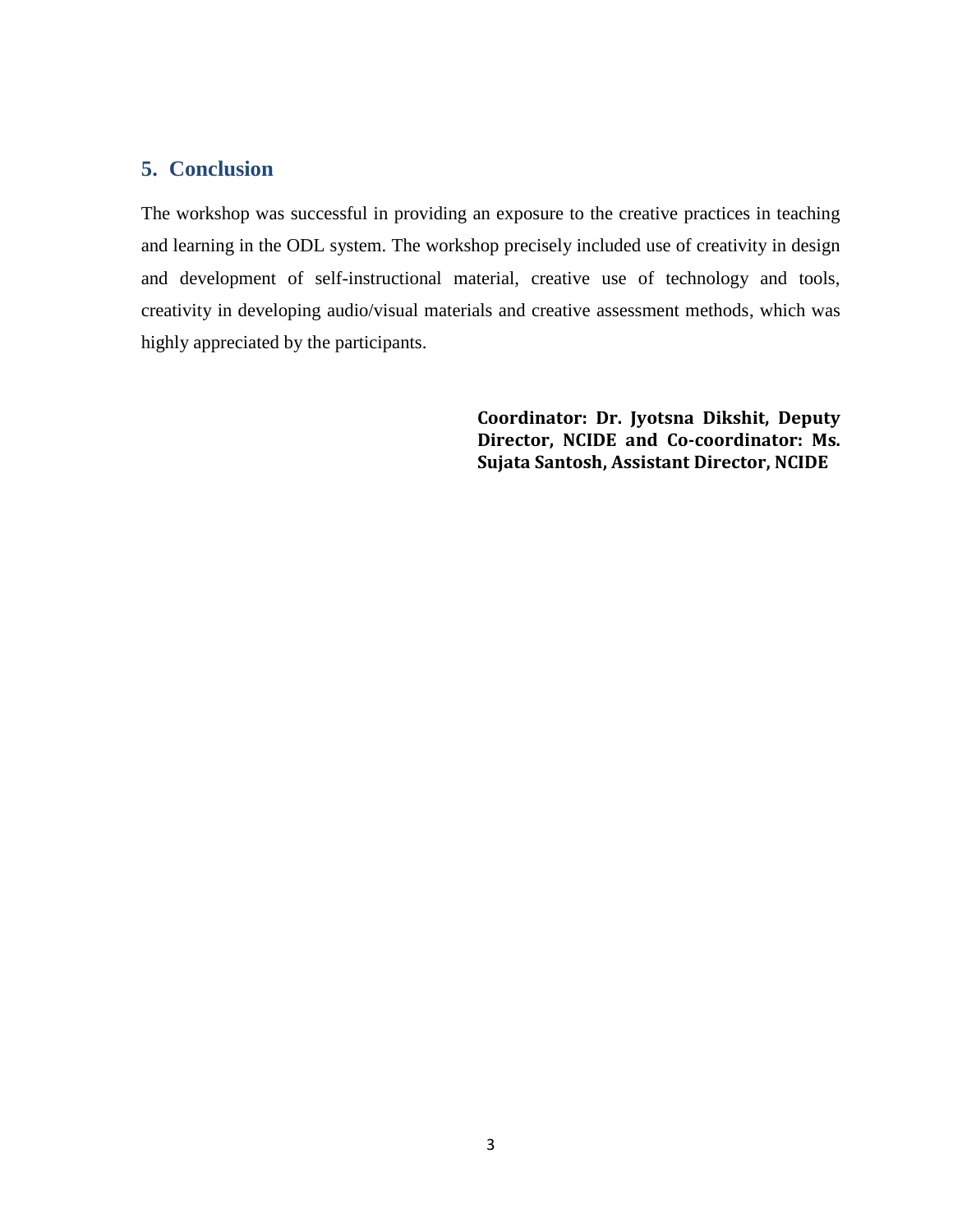# **Workshop Schedule of the Workshop on Identifying and Inculcating Creative Practices in Teaching and Learning NCIDE, IGNOU**

| Day 1                |                                                                                                                                                     |
|----------------------|-----------------------------------------------------------------------------------------------------------------------------------------------------|
| 10:00 a.m -10:30 a.m | Registration                                                                                                                                        |
| 10:30 a.m-10:40 a.m  | Welcome and Workshop Outline                                                                                                                        |
| 10:40 a.m -11:10 a.m | <b>Keynote Address</b>                                                                                                                              |
| 11:10 a.m -11:25 a.m | President's Speech & Expression of Gratitude                                                                                                        |
| 11:25 a.m -11:40 a.m | <b>Networking Coffee Break</b>                                                                                                                      |
| 11:40 a.m -01:00 p.m | Creativity in Design and Development of Self Instructional Material                                                                                 |
| 01:00 p.m -02:00 p.m | <b>Lunch/Networking Break</b>                                                                                                                       |
| 02:00 p.m -03:30 p.m | Creativity in Developing audio/video material                                                                                                       |
| 03:30 p.m -03:45 p.m | <b>Networking Coffee Break</b>                                                                                                                      |
| 03:45 p.m -05:30 p.m | Follow-up Session with Case Studies on creative design and development<br>of Self Instructional Material & Developing creative audio/video material |
| Day 2                |                                                                                                                                                     |
| 10:00 a.m -11:30 a.m | Creative use of Technology and Tools                                                                                                                |
| 11:15 a.m -11:30 a.m | <b>Networking Coffee Break</b>                                                                                                                      |
| 11:30 a.m -01:00 p.m | Follow-up Session with Case Studies on Creative use of technology and<br>tools                                                                      |
| 01:00 p.m -02:00 p.m | <b>Lunch/Networking Break</b>                                                                                                                       |
| 02:00 p.m -03:30 p.m | Creative Use of Assessment Methods with Case Studies                                                                                                |
| 03:30 p.m -03:45 p.m | <b>Networking Coffee Break</b>                                                                                                                      |
| 03:45 p.m -05:00 p.m | Wrap-up                                                                                                                                             |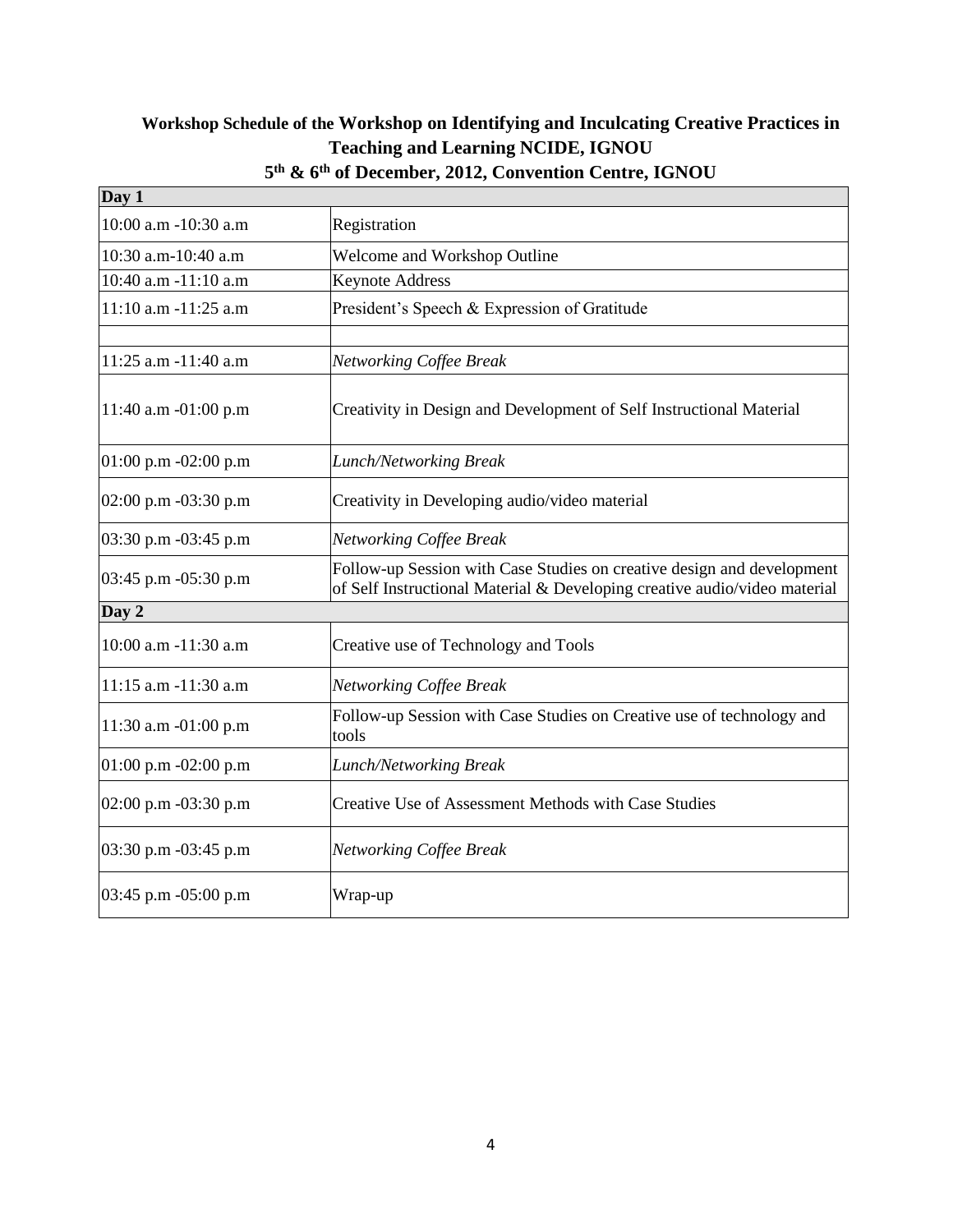### **Workshop Participants List**

- 1. Dr. Shikha Rai Assistant Professor School of Journalism & New Media Studies (SOJNMS) IGNOU
- 2. [Dr. Pramod Kumar](http://www.ignou.ac.in/ignou/aboutignou/school/soh/faculty/detail/Dr_Pramod_Kumar-429) Assistant Professor School of Humanities (SOH) IGNOU
- 3. [Mr. Shivaji Bhaskar](http://www.ignou.ac.in/ignou/aboutignou/school/sofl/faculty/detail/Mr_Shivaji__Bhaskar-4062) Assistant Professor School of Foreign Languages (SOFL) IGNOU
- 4. Ms. Jyoti Sharma School of Foreign Languages (SOFL) IGNOU
- 5. [Mr. Mohd. Tahir Siddiqui](http://www.ignou.ac.in/ignou/aboutignou/school/sopva/faculty/detail/Mr_Md_Tahir_Siddiqui-576) Assistant Professor School of Performing and Visual Arts (SOPVA) IGNOU
- 6. Ms. P. Radhika Assistant Professor School of Performing and Visual Arts (SOPVA) IGNOU
- 7. [Dr. Shiv Kumar Vyas](http://www.ignou.ac.in/ignou/aboutignou/school/soet/faculty/detail/Dr_Shiv_Kumar_Vyas-249) Associate Professor School of Engineering & Technology (SOET) IGNOU
- 8. [Mr. N. Venkateshwarlu](http://www.ignou.ac.in/ignou/aboutignou/school/soet/faculty/detail/Mr_N_Venkateshwarlu-252) Associate Professor School of Engineering & Technology (SOET) IGNOU
- 9. [Dr.](http://www.ignou.ac.in/ignou/aboutignou/school/sotst/faculty/detail/Prof_Avadhesh_Kumar_Singh-4315) Harish Kumar Sethi Assistant Professor School of Translation Studies and Training (SOTST) IGNOU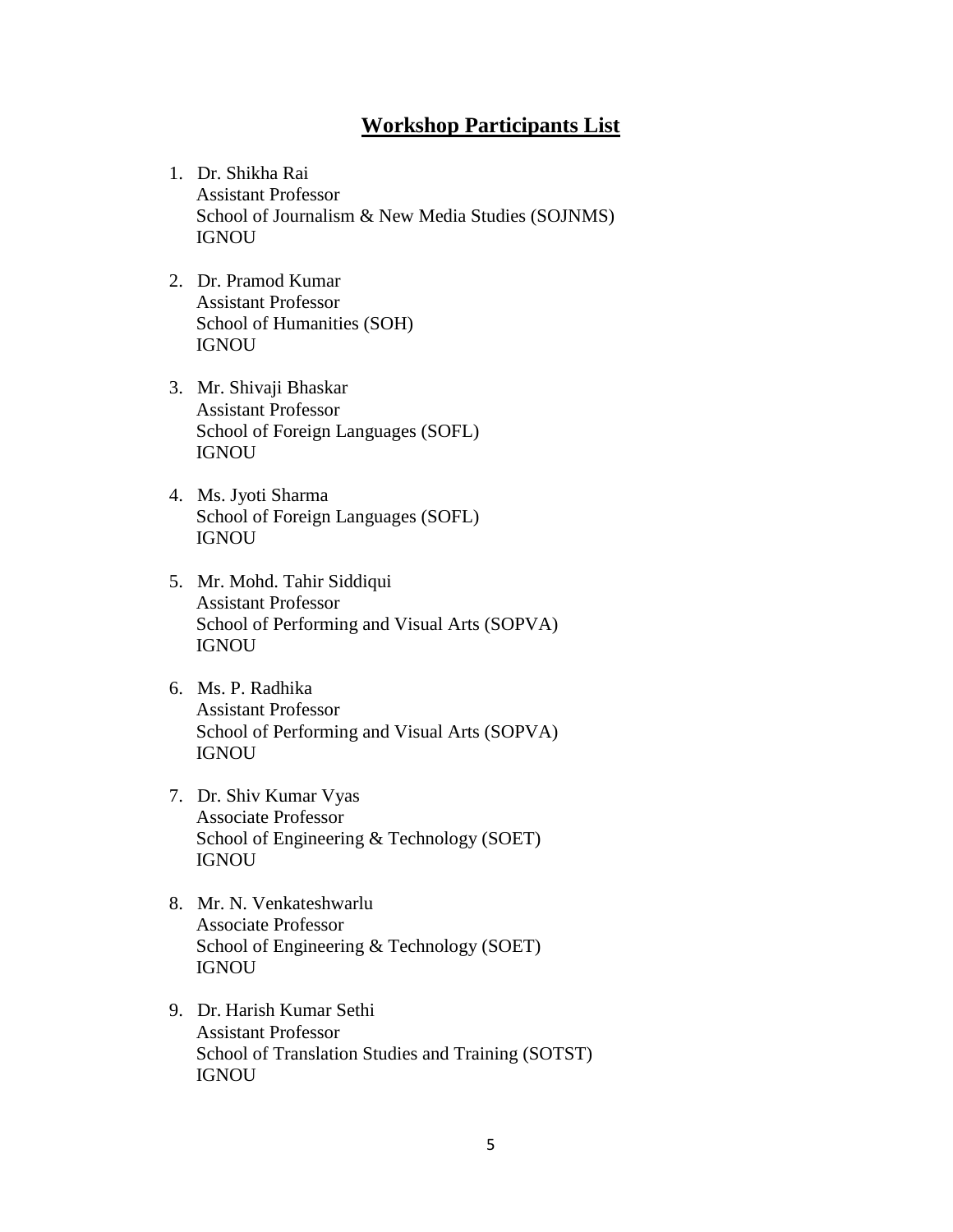- 10. [Dr. Jyoti Chawla](http://www.ignou.ac.in/ignou/aboutignou/school/sotst/faculty/detail/Dr_Jyoti_Chawla-620) Assistant Professor School of Translation Studies and Training (SOTST) IGNOU
- 11. [Dr. Bharti Dogra](http://www.ignou.ac.in/ignou/aboutignou/school/soe/faculty/detail/Dr_Bharti_Dogra-4444) Reader School of Education (SOE) IGNOU
- 12. [Dr. Gaurav Singh](http://www.ignou.ac.in/ignou/aboutignou/school/soe/faculty/detail/Dr_Gaurav_Singh-4446) Assistant Professor, Lecturer School of Education (SOE) IGNOU
- 13. [Dr. P. Vijaya kumar](http://www.ignou.ac.in/ignou/aboutignou/school/soa/faculty/detail/Dr_P_Vijayakumar-381) Assistant Professor School of Agriculture (SOA) IGNOU
- 14. [Dr. Mukesh Kumar](http://www.ignou.ac.in/ignou/aboutignou/school/soa/faculty/detail/Er_Mukesh_Kumar-382) Assistant Professor School of Agriculture (SOA) IGNOU
- 15. Dr. Suhas Shetgovekar Reader School of Social Sciences (SOSS) IGNOU
- 16. Mrs. Laxmi Asst. Professor School of Health Sciences (SOHS) IGNOU
- 17. Dr. Neeti Agrawal Associate Professor SOMS, IGNOU
- 18. Mr. Chaman Lal Asstt. Professor SOMS, IGNOU
- 19. Dr. Kakoli Gogoi Assistant Professor in Geology SOS, IGNOU